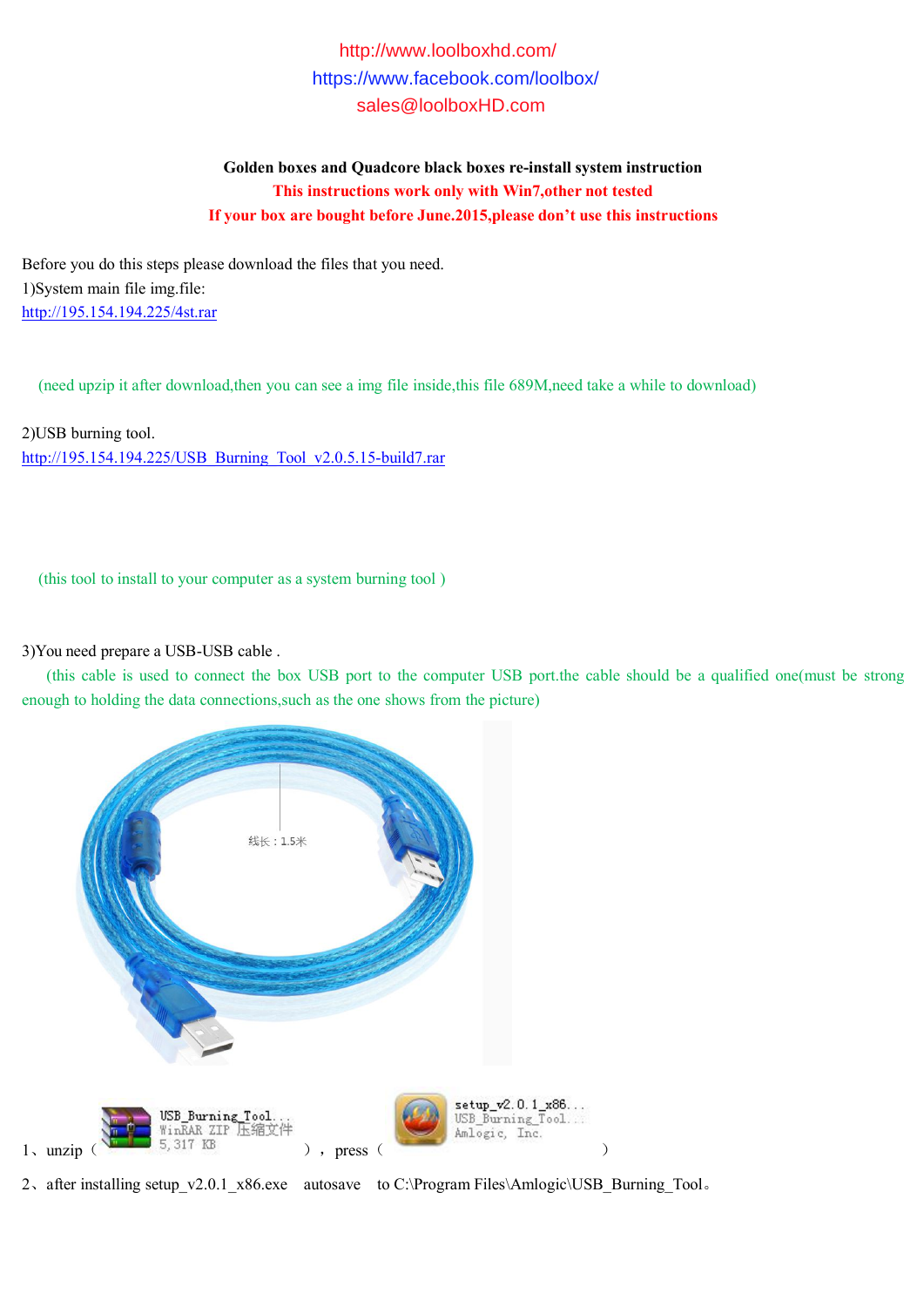

 $3\sqrt{2}$  open

from your computer desktop(if you can not find this shortcut you need to find out where you

have installed it, the default path C:\Program Files\Amlogic\USB\_Burning\_Tool), Import image → find the img file that you have unzipped $\rightarrow$ choose the software img.

| Import image         | File Language View About        |                    |                                   |                |                                                                                                                                 |                                                           |  |  |
|----------------------|---------------------------------|--------------------|-----------------------------------|----------------|---------------------------------------------------------------------------------------------------------------------------------|-----------------------------------------------------------|--|--|
| Recent files<br>Exit | ¥.                              |                    | Time                              | Statistic      | Start                                                                                                                           | <b>Refresh</b>                                            |  |  |
|                      |                                 |                    |                                   |                | Configuration<br>$\Box$ Erase flash                                                                                             |                                                           |  |  |
|                      |                                 |                    |                                   |                |                                                                                                                                 | Normal erase                                              |  |  |
|                      |                                 | □ Erase bootloader |                                   |                |                                                                                                                                 |                                                           |  |  |
|                      |                                 |                    |                                   |                | Reset after success<br>Overwirte key                                                                                            |                                                           |  |  |
| Device ID Time       |                                 | <b>Result</b>      |                                   |                | Key<br><b>Notice</b><br>1. Make sure the devices                                                                                | Available                                                 |  |  |
| $\leftarrow$         |                                 | $\mathbf{H}$       |                                   | $\mathfrak{b}$ | 2.Select "File"-"Import<br>image" to load burning<br>image package;<br>3. Select burning<br>configuration;<br>4. Click "Start"; | and the hub is connectted;<br>E Defers close the teal usu |  |  |
| Ready                |                                 |                    |                                   | Total:         | Success:<br>Error:                                                                                                              |                                                           |  |  |
|                      | bilin_4st_m201-ota-20151016.zip |                    | 378,784,6 373,894,3 WinRAR ZIP 压缩 |                | 2015/10/16                                                                                                                      | 3F9777C5                                                  |  |  |

4. After loading file finished you need to connect USB cable to the computer USB port (if you are using desktop computer to do this you must connect the cable from the computer backside USB port as it can providing you full 5V voltage to avoiding failure)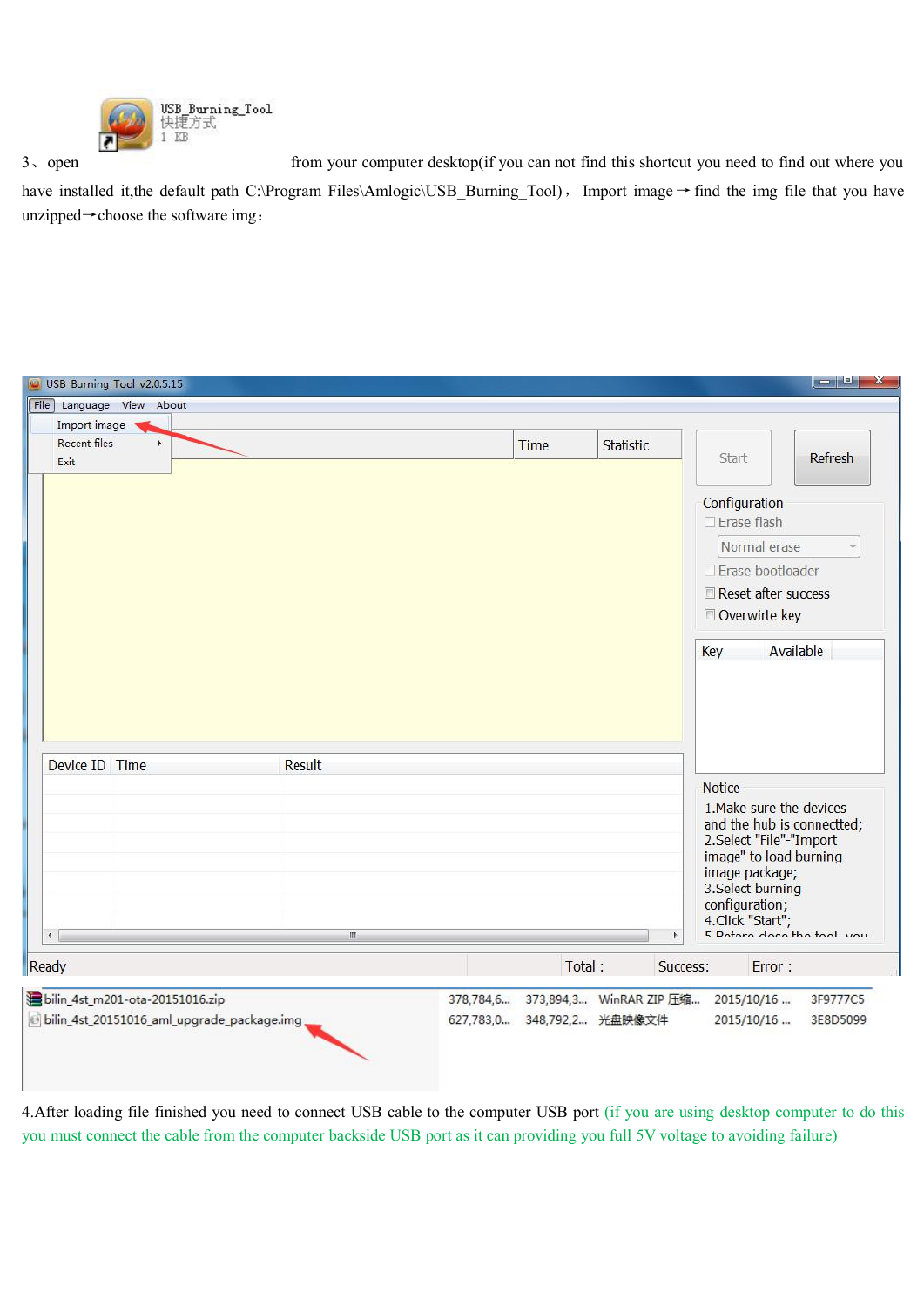5. There is small circle hole between the 2 USB ports backside from the box. Find it and use a small metal stick to press the inside button, after u did it well you should be able to hear "tick" from the box inside then keep holding it don't loose your strength.

(In this step the box power cable should be cutoff)

## 6. From you the burning tool panel you need to tick those two options, Erase flash, and Erase bootloader then press start

| File Language View About |      |           |     |                                                                          |
|--------------------------|------|-----------|-----|--------------------------------------------------------------------------|
| <b>Status</b>            | Time | Statistic |     | Refresh                                                                  |
|                          |      |           |     |                                                                          |
|                          |      |           |     | Normal erase<br>Erase bootloader<br>Reset after success<br>Overwirte key |
|                          |      |           | Key | Available                                                                |
|                          |      |           |     |                                                                          |
|                          |      |           |     | Start<br>Configuration<br>Erase flash                                    |

7. Then you must connect the USB cable (one side in computer one side now must connect the box) to the box USB port close the LAN port(if you connected with the other USB port will not working)

IF you did everything right you can then see the installing process start to working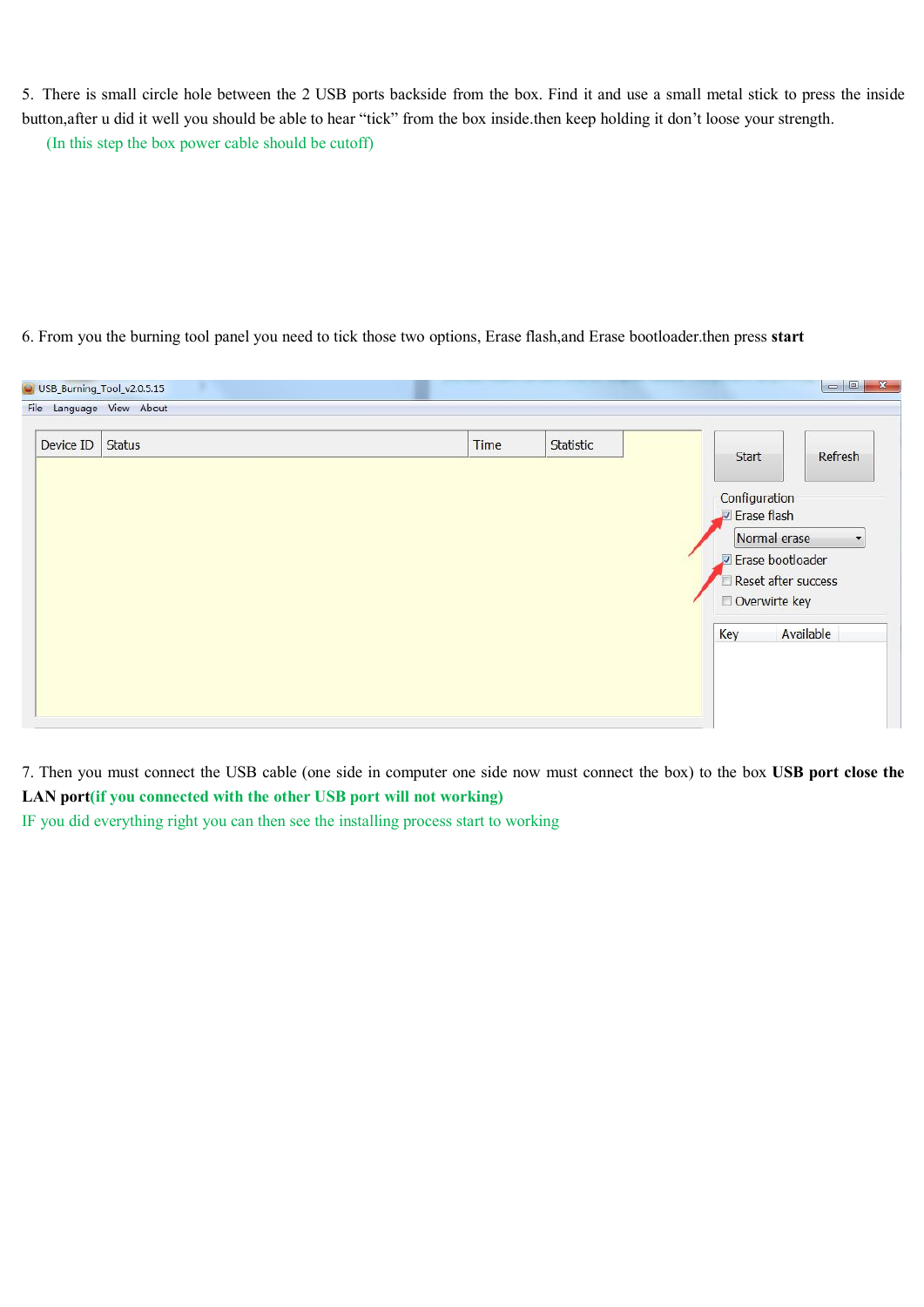| 设备ID          | 状态               |    | 时间 | 统计 |                                                                                        |
|---------------|------------------|----|----|----|----------------------------------------------------------------------------------------|
| $HUB5-1$      |                  |    |    |    | 刷新<br>停止                                                                               |
| <b>HUB5-2</b> | 3%:加载 UBOOT_COMP |    | 13 |    | 烧录配置                                                                                   |
| <b>HUB5-3</b> |                  |    |    |    | ☑擦除flash                                                                               |
| <b>HUB5-4</b> |                  |    |    |    | 普通擦除<br>$\mathcal{Q}$                                                                  |
| <b>HUB5-5</b> |                  |    |    |    | ■擦除bootloader                                                                          |
|               |                  |    |    |    | 口烧录成功后重启设备                                                                             |
| <b>HUB5-6</b> |                  |    |    |    | □是否覆盖密钥                                                                                |
| <b>HUB5-7</b> |                  |    |    |    | 密钥<br>剩余数                                                                              |
| <b>HUB5-8</b> |                  |    |    |    | $\mathbf{1}$<br>mac                                                                    |
| 设备ID          | 时间               | 结果 |    |    |                                                                                        |
|               |                  |    |    |    | 操作说明<br>1、连接好HUB及设备;<br>2、从"文件"-"导入烧录包"<br>加载烧录镜像;<br>3、选择烧录配置;<br>4、点击"开始"按钮启动烧<br>录; |

8. After about 5-6mins the process will finish and hit 100%. Then you press stop and plug the box out, and connect box with power to turn it on see if the box working normal. The first boot will take about 5mins.